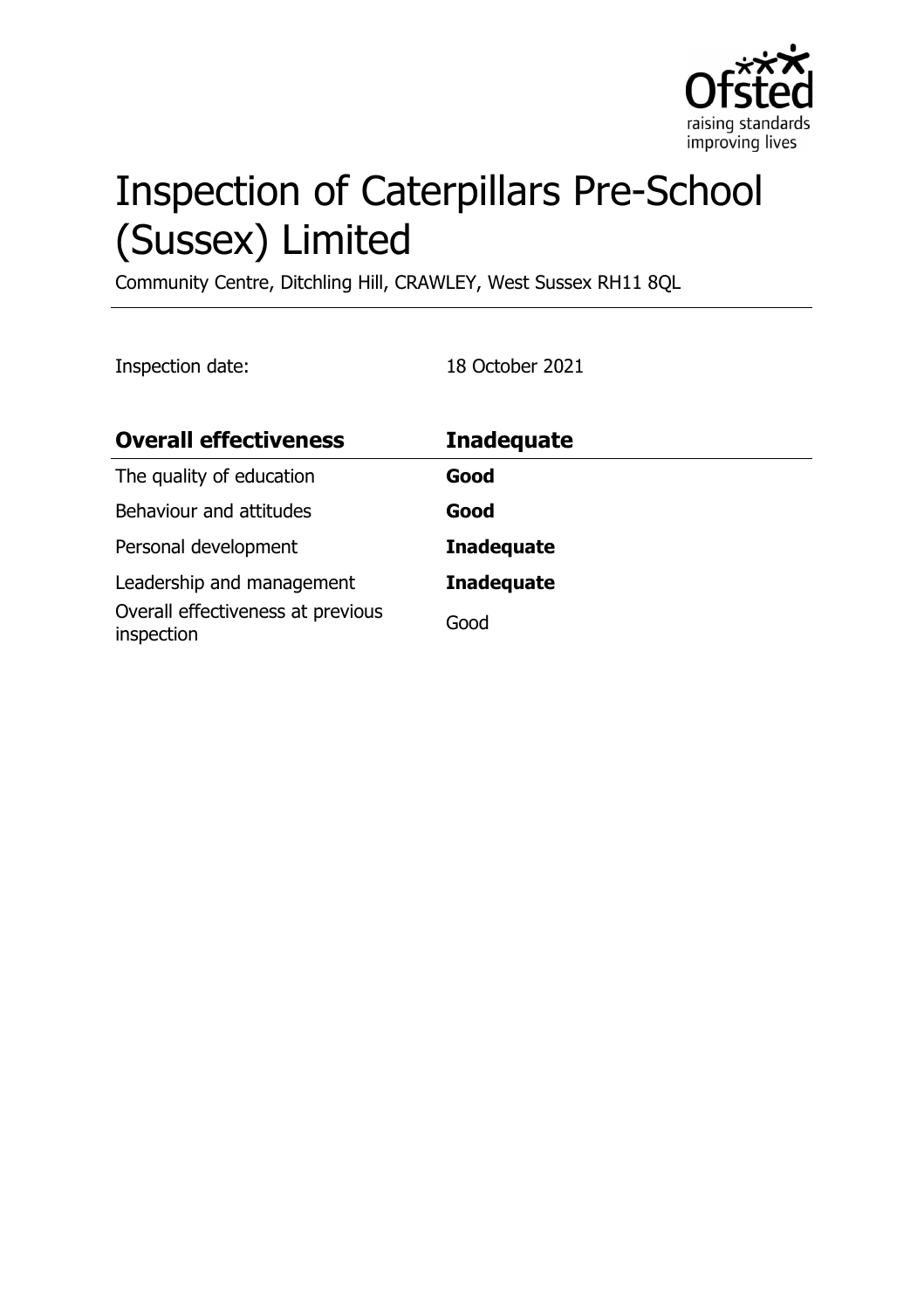

# **What is it like to attend this early years setting?**

#### **The provision is inadequate**

Children's safety and welfare is compromised due to significant weaknesses in staff's knowledge and understanding of safeguarding practice and procedures. Although they have completed recent safeguarding training, not all staff understand the action to take if they have a concern about a child who may be at risk of harm. This has a significant impact on children's safety and well-being.

Children leave their parents at the main entrance with confidence. They settle quickly and choose where to play in the well-designed learning environment. Staff know the children well and have high expectations for what they can achieve. For example, children enjoy exploring mathematical concepts as they make play dough. They count the cups of flour as they pour them into the mixture. Staff talk to children about quantities as children notice when the cup is full and empty. Children make good progress in preparation for later learning, including school.

Children behave well. They learn to share and take turns with each other. Staff support children's behaviour well and focus on meaningful praise. For example, they thank children who show care and consideration for others as they explore the big drum together. This helps children develop high levels of self-esteem, as well as positive attitudes towards their learning.

### **What does the early years setting do well and what does it need to do better?**

- $\blacksquare$  The provider and manager who are the designated safeguarding leads for the pre-school, have failed to ensure that all staff have a secure knowledge of safeguarding practice.
- $\blacksquare$  Staff, including the deputy managers who take responsibility in the absence of the manager, were not familiar with the pre-school's safeguarding procedures. In addition, some staff have downloaded the pre-school's online application on their personal phones. They do not understand the safeguarding risks or data protection regulations associated with this.
- $\blacksquare$  The newly appointed manager is dedicated to his role. He has a clear action plan in place for the pre-school and acknowledges some of the weaknesses identified at inspection. He has implemented many changes to the curriculum in his short time at the pre-school to improve the quality of education for all children.
- $\blacksquare$  Children have plenty of opportunities to be physical. They take part in risky play outside as they enjoy running up and down the hills. Other children practise fine motor skills as they use the interactive games on the pre-school computer.
- $\blacksquare$  Staff understand how children learn and develop. They have a good understanding of child development and sequence the curriculum well so that children build on what they already know. Staff ensure that children receive effective support in developing their language and communication skills, through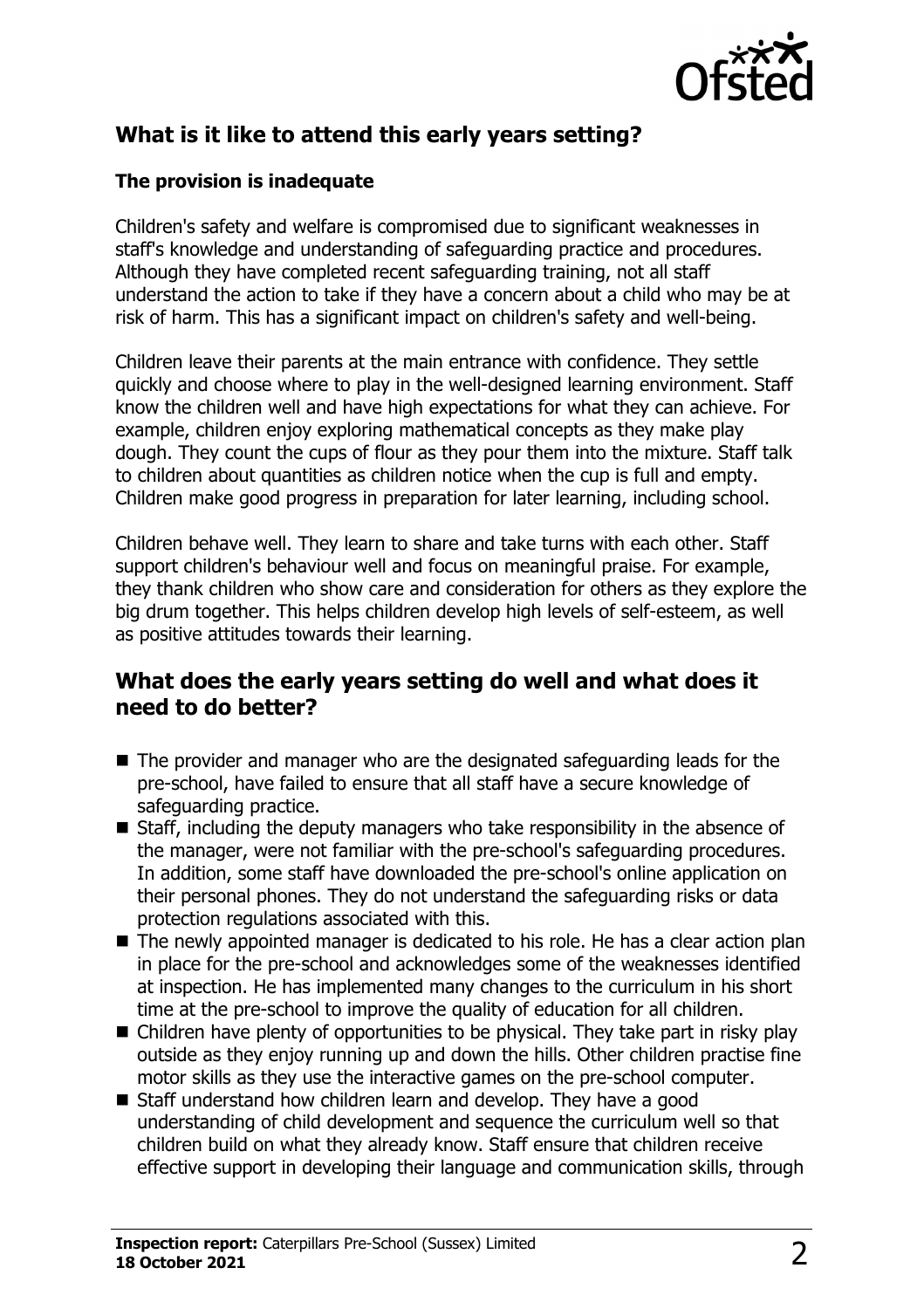

activities they are interested in. They encourage children to explore their ideas and skilfully introduce new vocabulary as children play. Staff extend learning for older children and support them to create their own rhymes relating to their interests in wizards. Children delight in telling staff they have seen a 'purpled haired cat'.

- Staff provide good support for children with who speak English as an additional language and those who have special educational needs and/or disabilities. They target the use of additional funding effectively. Staff work in close partnership with professionals to ensure that children are provided with the support they need to make progress in their learning.
- $\blacksquare$  Parents report that their children enjoy their time at the pre-school. However, weaknesses in the key-person system mean that not all parents know who their child's key person is and they are not aware of what their child is learning at the pre-school. This prevents parents from building a two-way flow of information to support their children with their care routines and their learning.
- $\blacksquare$  Staff are nurturing, kind and caring. They treat the children with respect and ask permission from the children to carry out personal care routines, such as nappy changing and wiping their nose. Staff provide an inclusive environment to ensure that all children feel included and valued. However, weaknesses in safeguarding practice means that children's well-being is compromised.

# **Safeguarding**

The arrangements for safeguarding are not effective.

The provider and manager who are the designated leads for safeguarding have a secure knowledge of safeguarding practice. They have ensured that the safeguarding policy is in line with the guidance and procedures of the local safeguarding partnership. However, staff's safeguarding knowledge is inconsistent. They do not show a secure understanding of the action to take if they are concerned about a child's safety or well-being. The weaknesses in staff's knowledge mean that there may be delays in referrals being made to the relevant agencies in a timely manner. The manager and staff carry out risk assessments of the premises effectively and deploy themselves to ensure children are well supervised.

# **What does the setting need to do to improve?**

**To meet the requirements of the early years foundation stage and Childcare Register the provider must:**

| .<br>$-$<br>- -<br><b>Due date</b> |
|------------------------------------|
|                                    |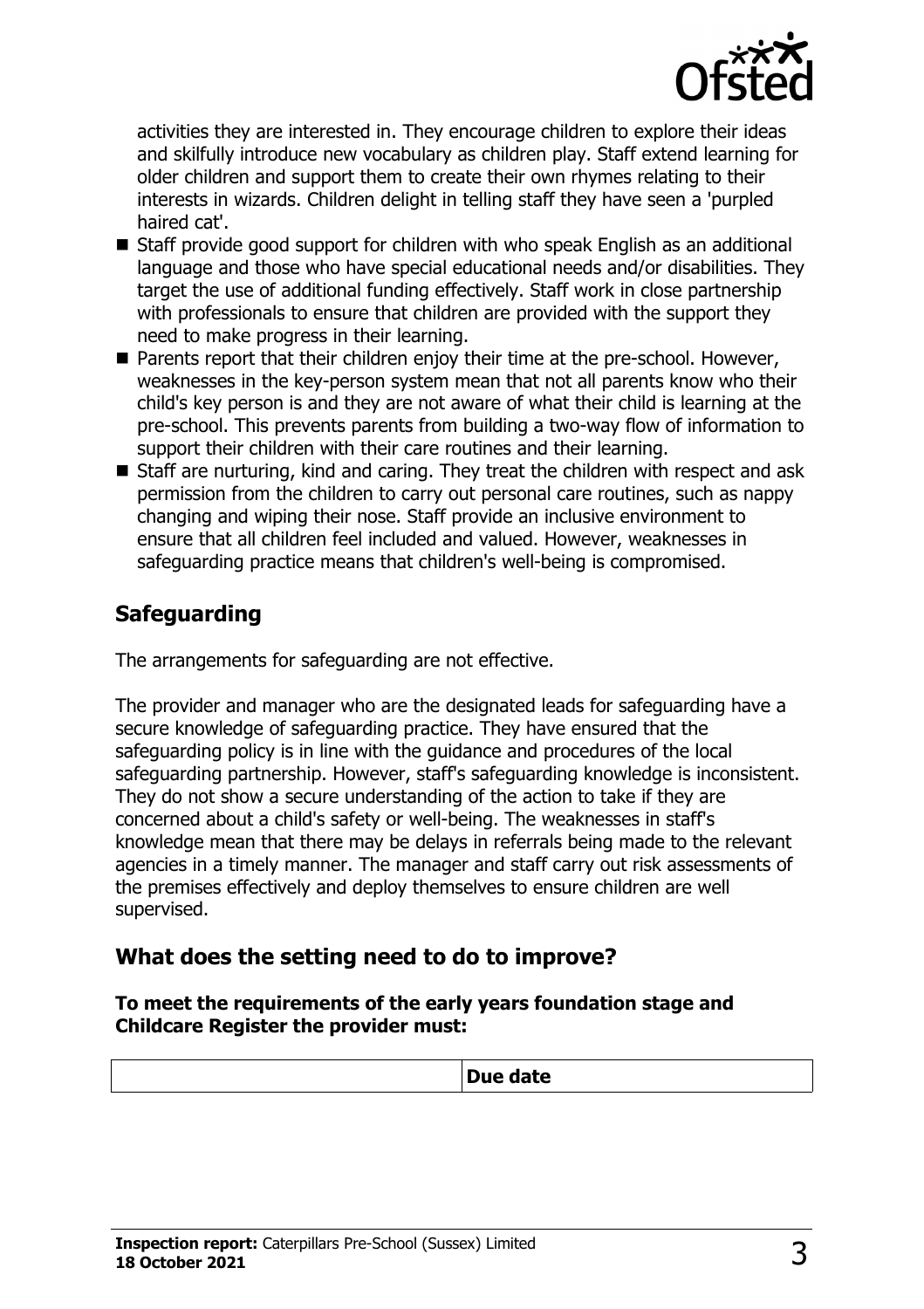

| take action to ensure all staff understand<br>the setting's safeguarding policy and<br>procedures, and have up-to-date<br>knowledge of safeguarding issues,<br>including how to respond to any<br>allegations in an appropriate and timely<br>manner                   | 12/11/2021 |
|------------------------------------------------------------------------------------------------------------------------------------------------------------------------------------------------------------------------------------------------------------------------|------------|
| ensure all staff understand the legal<br>requirements that exist to ensure all<br>information relating to a child is handled<br>and stored in a way that protects the<br>privacy of children in their care and is<br>compliant with the data protection<br>regulations | 12/11/2021 |
| ensure that arrangements for the key-<br>person system allows a two-way flow of<br>information with parents to support<br>children in their care routines and<br>learning.                                                                                             | 12/11/2021 |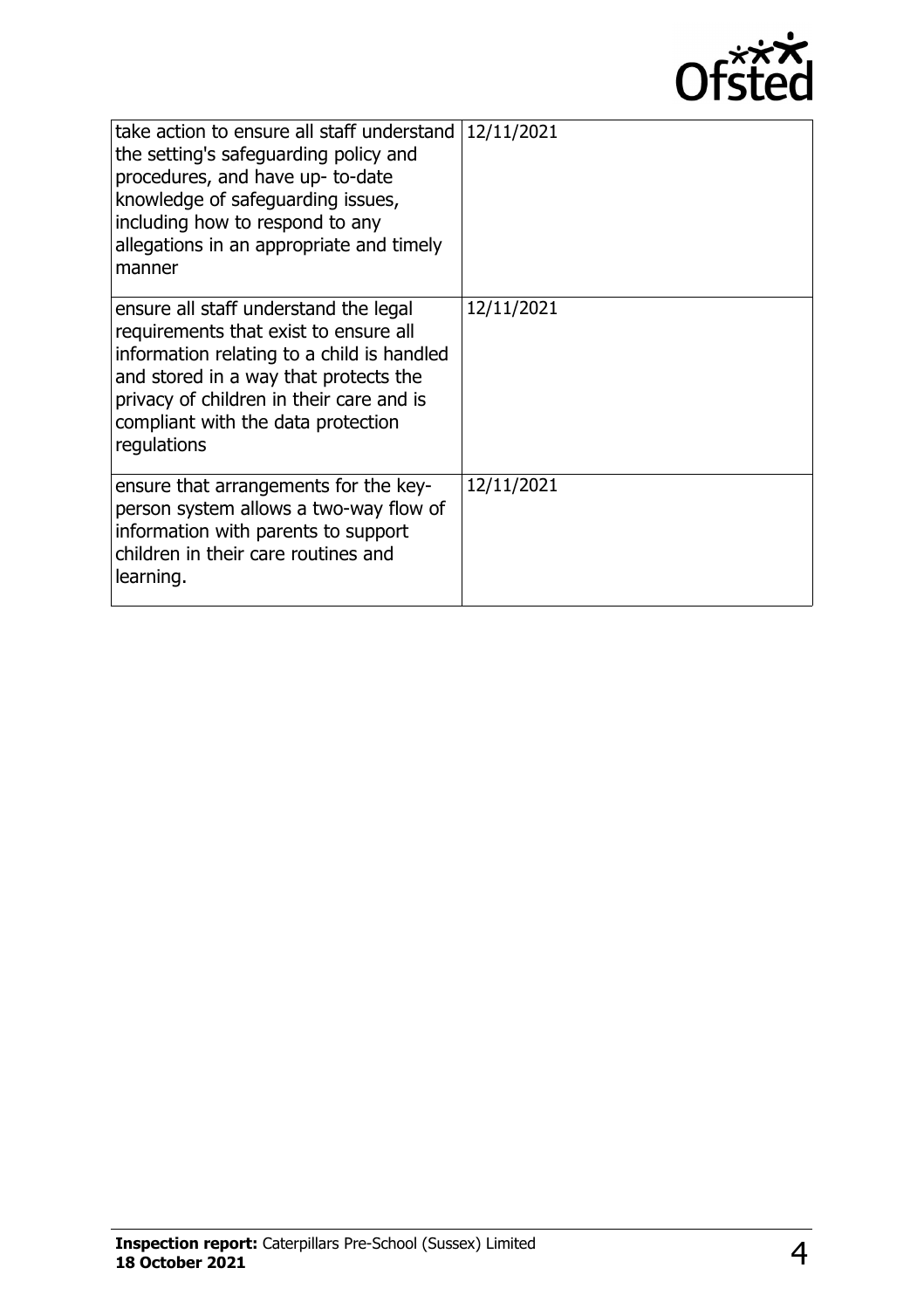

| <b>Setting details</b>                         |                                                                                      |
|------------------------------------------------|--------------------------------------------------------------------------------------|
| Unique reference number                        | EY496854                                                                             |
| <b>Local authority</b>                         | <b>West Sussex</b>                                                                   |
| <b>Inspection number</b>                       | 10208811                                                                             |
| <b>Type of provision</b>                       | Childcare on non-domestic premises                                                   |
| <b>Registers</b>                               | Early Years Register, Compulsory Childcare<br>Register, Voluntary Childcare Register |
| Day care type                                  | Full day care                                                                        |
| Age range of children at time of<br>inspection | $1$ to $4$                                                                           |
| <b>Total number of places</b>                  | 52                                                                                   |
| Number of children on roll                     | 71                                                                                   |
| Name of registered person                      | Caterpillars Pre-School (Sussex) Limited                                             |
| Registered person unique<br>reference number   | RP535092                                                                             |
| <b>Telephone number</b>                        | 01293544516                                                                          |
| Date of previous inspection                    | 2 March 2017                                                                         |

# **Information about this early years setting**

Caterpillars opened in 2013 and re-registered as Caterpillars Pre-School (Sussex) Limited in 2016. The pre-school operates from two play rooms in the Southgate Community Centre in Crawley. The pre-school sessions are each weekday from 8.30am to 3pm term time only. The setting also runs during school holidays for all age groups from 8am to 6pm. There are 10 members of staff, seven of whom hold appropriate early years qualifications. The setting provides funded early education for children aged two, three and four years.

# **Information about this inspection**

**Inspector** Lisa Parker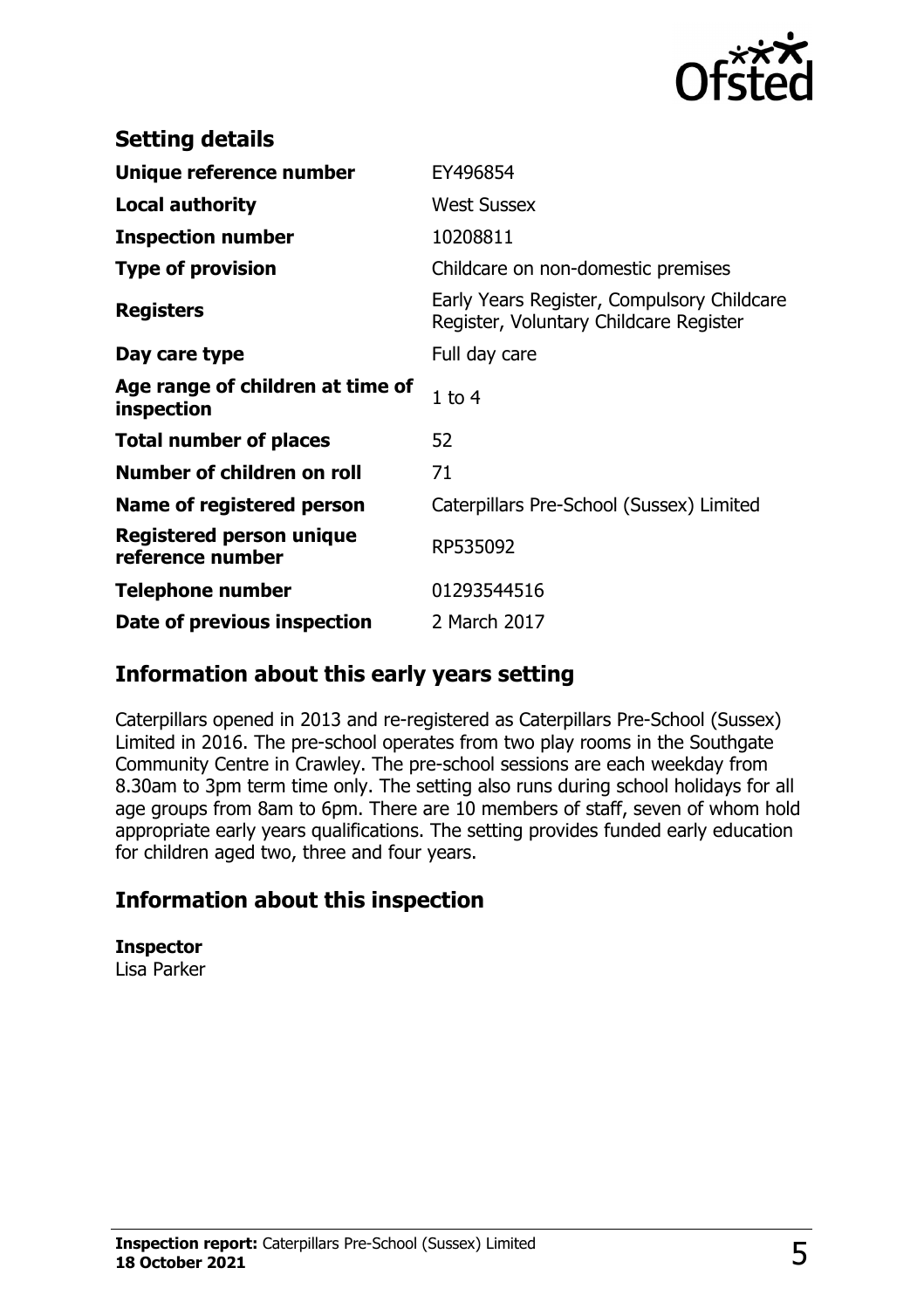

#### **Inspection activities**

- $\blacksquare$  This was the first routine inspection the provider received since the COVID-19 (coronavirus) pandemic began. The inspector discussed the impact of the pandemic with the provider and has taken that into account in their evaluation of the provider.
- The manager and inspector completed a learning walk together and discussed the early years curriculum.
- $\blacksquare$  The inspector talked to staff at appropriate times during the inspection to find out their understanding of the curriculum and how they support children's learning.
- $\blacksquare$  The manager carried out a joint observation of a group activity with the inspector.
- $\blacksquare$  The inspector observed the quality of education being provided, indoors and outdoors, and assessed the impact that this was having on children's learning.
- $\blacksquare$  Parents shared their views of the setting with the inspector.
- $\blacksquare$  The inspector looked at relevant documentation and reviewed evidence of the suitability of staff working in the pre-school.

We carried out this inspection under sections 49 and 50 of the Childcare Act 2006 on the quality and standards of provision that is registered on the Early Years Register. The registered person must ensure that this provision complies with the statutory framework for children's learning, development and care, known as the early years foundation stage.

If you are not happy with the inspection or the report, you can [complain to Ofsted](http://www.gov.uk/complain-ofsted-report).